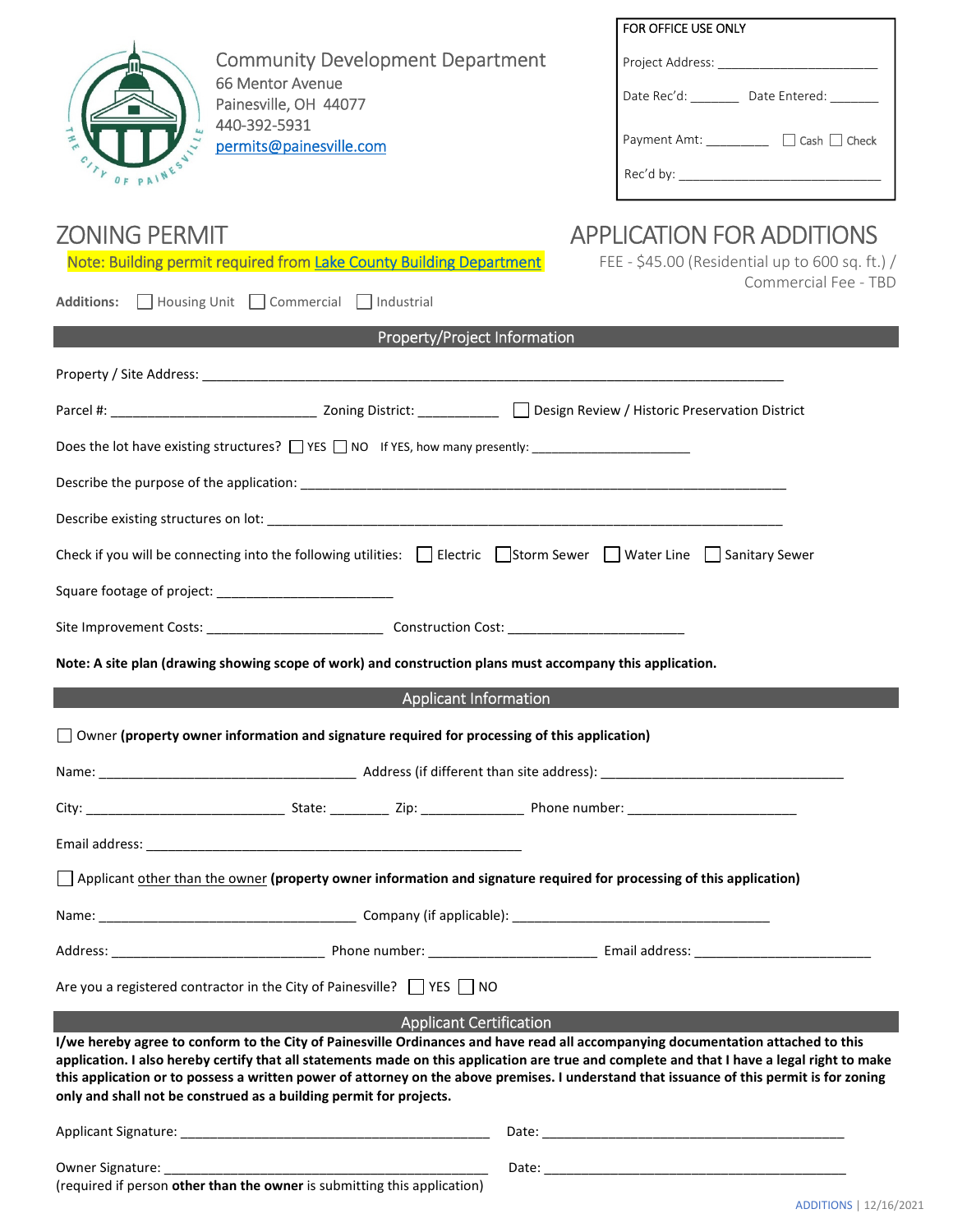

Community Development Department 66 Mentor Avenue Painesville, OH 44077 440-392-5931 permits@painesville.com

## ADDITIONS

*By signing this application, I agree to comply with the City of Painesville Ordinances. Please note: Making application for this permit/ certificate entitles Painesville Inspectors complete access to the property to conduct all necessary inspections. A site plan shall be submitted and the review procedure shall ensure development complies with the standards of the Unified Development Code (UDC). Issuance of a Certificate of Compliance (Zoning Permit) shall not be construed as a building permit for projects.* 

**1111.03 GENERAL APPLICATION REQUIREMENTS Incomplete applications will not be accepted or processed**

The requirements of this section shall apply to all applications and procedures subject to development review under the Unified Development Code (UDC).

(a) Authority to File Applications. Unless otherwise specified in this Code, development review applications may be initiated by any person, firm or corporation owning or leasing land that is subject of the application. If the applicant is not the owner of the land, the owner shall sign and be made a party to the application.

(b) Application forms. Applications required under this Code shall be submitted on the forms made available by the Administrator. Applications shall be signed by the applicant and submitted along with seven paper copies and one electronic copy, unless otherwise required by the Administrator

(c) Site Plans and drawings. Site Plans shall be prepared by persons professionally qualified to prepare such plans and include the following:

1. Site Plans shall be clearly and accurately drawn to scale not smaller than one inch equals twenty feet except for larger sites when, at the discretion of the Administrator, a smaller scale will better reflect the appropriate site characteristics, but in no case shall the scale be smaller than one inch equals fifty feet. Site Plans shall show all dimensions that are essential to evidence conformance with the requirements of the City Codified Ordinances as well as the standards prescribed herein.

2. Location by lot number, subdivision, section, range and township or other surveys.

3. Names, addresses and phone numbers of the owner, developer and registered professional engineer, registered architect or registered surveyor and appropriate registration numbers and seals.

4. Date of Survey.

5. Scale of the plan; north arrow.

6. Boundaries of the lot and its dimensions.

7. Names of the adjacent owners.

8. Locations, widths and names of existing streets, railroad rights-of-way, easements, parks, permanent buildings and corporation and township lines.

9. Location of natural features including existing watercourses, wetlands and flood areas within and adjacent to the subject property for a minimum distance of 200 feet.

10. Flood plain limits when a property or development is located in a flood hazard area as delineated by the Flood Insurance Rate Map for the City of Painesville.

11. Zoning classification of the property and adjoining properties and a description of the proposed zoning changes, if any.

12. Grading plan to include existing elevations and proposed final elevations (all elevations USGS Datum).

13. Existing sewers, water lines, culverts and other underground structures, and power transmission poles and lines, within and adjacent to the subject property.

14. Location and widths of proposed easements.

15. The location and dimensions of any proposed lots to be platted.

16. Location and approximate dimensions, including height, of main and accessory buildings with the existing and intended

use of each building or structure or part thereof.

17. Building setback lines with dimensions.

18. Buildings and uses to be demolished or eliminated, if any.

19. Statistical data on all relevant characteristics of the plans, including, as minimum, the type and number of dwelling units, parking areas, open space, the type of business or industry, and the total gross and net acreage involved.